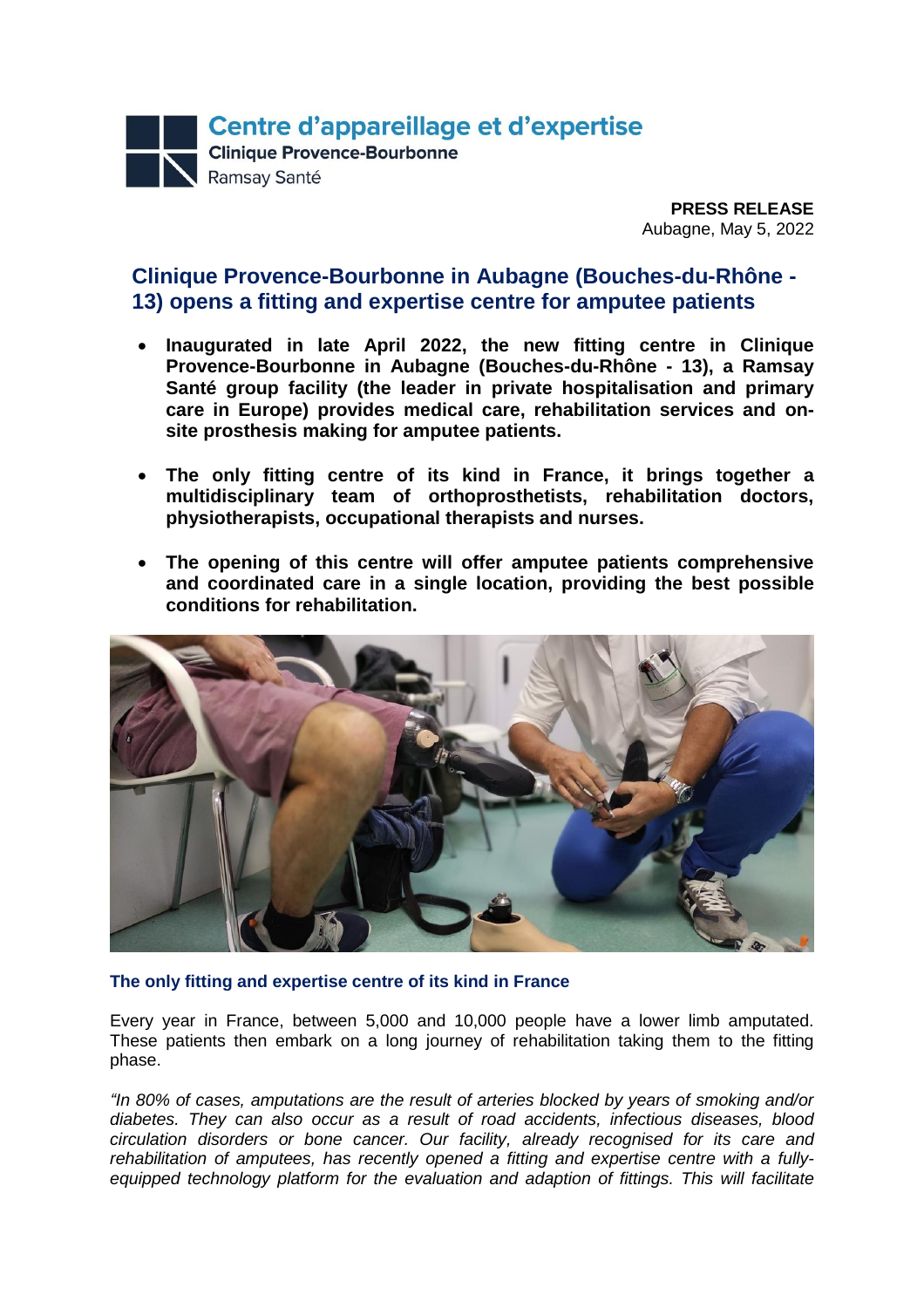## *patient rehabilitation,"* **states Dr Michèle Timsit, rehabilitation doctor at Clinique Provence Bourbonne.**

The facility is the **first in France to use Adapttech's Insight scanner**, a state-of-the-art



prosthesis socket evaluation device equipped with powerful pressure sensors, which obtains quantified data and thus improves the prognosis for patients walking again.

*"Our centre consists of an area dedicated to moulding prostheses, carried out by specialised scanners capable of collecting morphological data, as well as a clinical evaluation area, equipped with a state-of-the-art Adapttech Insight scanner. It also has an assembly workshop to put together the prostheses and modify their sockets on site. A walking track allows us to optimise prosthesis adjustments in real time and to do physiotherapy,"* explains **Bertrand Tourret, orthoprosthetist and CEO of BTC Orthopaedics.**

**Local care as well as referral**

A leading facility in terms of innovation, Clinique Provence-Bourbonne treats more than 300 amputee patients per year in follow-up, fitting or hospitalisation. The new centre is organised to provide personalised support for patients in a single location so as to facilitate speedy rehabilitation.

*"We provide our patients with local care. However, our centre is also outward-looking and treats patients from all over the region, particularly for advice on complex cases requiring decisions before surgery,"* says **Loïc Bancilhon, Manager of Clinique Provence-Bourbonne.**

### **About Clinique Provence-Bourbonne**

Clinique Provence-Bourbonne, a Ramsay Santé group facility, provides inpatient and outpatient care for locomotor, sports and neurological rehabilitation. Its leading technology platform (driving simulator, whole body cryotherapy, rehabilitation assistance robot, etc.) allows it to offer patients the most modern rehabilitation solutions available. The facility has 5 areas (APE gymnasium, inpatient and outpatient facilities, assessment and rehabilitation, swimming pool rehabilitation unit) covering more than 1,400 m2. A second outpatient facility near the Velodrome stadium in Marseille completes the clinic's care offer.

Website:<https://clinique-provence-bourbonne.ramsaysante.fr/>

### **About Ramsay Santé**

Following the acquisition of Capio group in 2018, Ramsay Santé has become the leader in private hospitalisation and primary care in Europe. Today, the group has 36,000 employees and works with nearly 8,600 practitioners. Present in 5 countries (France, Sweden, Norway, Denmark and Italy), the group treats more than 7 million patients per year in its 350 facilities. Ramsay Santé offers almost all medical and surgical specialities in three domains: Medicine, Surgery, Obstetrics (MSO), Follow-up Care and Rehabilitation (FCR) and Mental Health. In all its territories, the group contributes to public service health undertakings and providing proximity care, as in Sweden where the group has more than a hundred local health centres. Safe, quality care is the group's priority in all the countries where it operates. This is what has made it a reference in modern medicine, particularly in outpatient surgery and enhanced recovery after surgery (ERAS). The group also invests more than €200 million every year in its facilities, whether in new surgical and imaging technologies or in the construction and modernisation of facilities. To best serve patient interests, it innovates constantly with new digital tools and by developing its organisations to improve efficiency of care.